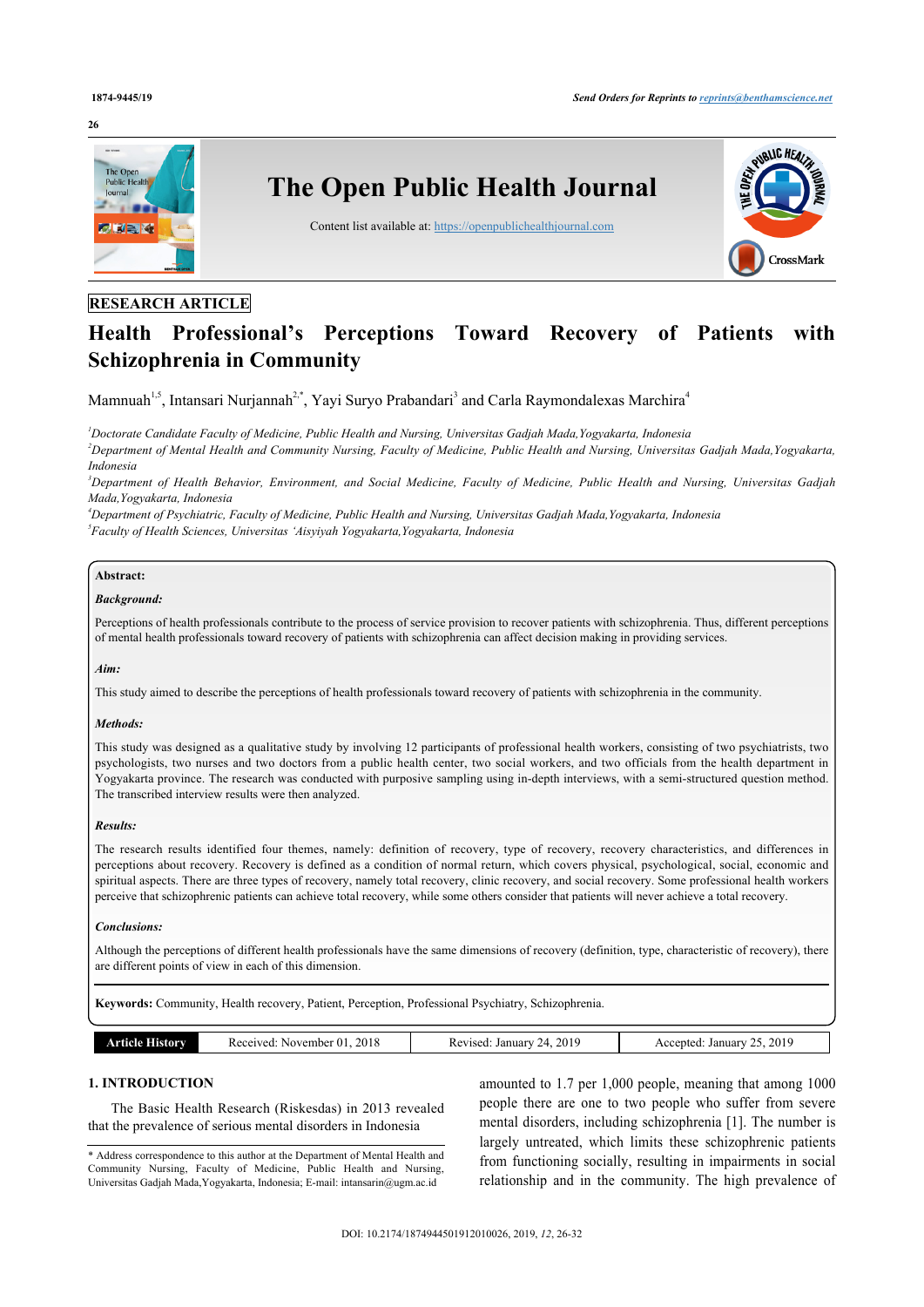serious mental disorders in Yogyakarta which is 2.7 per 1000 people, exceeds the national figure [[2](#page-6-1)]. Schizophrenia is one type of severe psychiatric disorder, which is thought to be a multifactorial condition, involving a variety of factors that together contribute to the occurrence of this disorder [\[3\]](#page-6-2).

According to Murray *et al.* [\[4\]](#page-6-3), mental and behavioral disorders accounted for the number of Disability-Adjusted Life Years (DALYs) in 1990 of 5.7% and this number increased in 2010 to 7.4%. Schizophrenia is one of the five main causes of disease burden accounting for 0.6%.

Chi study [\[5\]](#page-6-4), conducted in Hong Kong and Taiwan, found that 70.5% of patients with schizophrenia had a relapse within ten years with an average recurrence of 1.9 years. High recurrence rates and high costs lead to the identification of the patient's recurrence predictors.

Recovery research conducted by Subandi in Indonesia [[6](#page-6-5)] showed the three-staged recovery process. The stages are: rise: gaining insight, effort: struggling to achieve recovery, and harmonious integration with the community. Subandi's research explains the process of awareness that participants experience when they begin the recovery, and the attempts made until they can interact with the community. Research abroad found seven phases of recovery process, namely: experiencing schizophrenia as a 'descent into hell', igniting a spark of hope, developing insight, activating the instinct to fight back, discovering the keys to well-being, maintaining a constant equilibrium between internal and external forces, and perceiving 'light at the end of the tunnel'[[7](#page-6-6)]. A study in Canada by Noiseux and Ricard [\[7](#page-6-6)] explained the recovery process experienced by patients, but did not specifically describe the healthcare community's perception toward recovery of patients with schizophrenia.

The concept of recovery is not yet a priority in mental health, whereas psychiatric patients, especially those with schizophrenia, are in dire need of recovery-oriented services for long-term life direction [[8](#page-6-7)]. One of the government's efforts to ensure the provision of this service is by stipulating a legal umbrella under the Law of Mental Health in Indonesia. The Mental Health Law in Indonesia is structured to protect patients with mental disorders, especially schizophrenia to impose a more comprehensive and integrated treatment of this group by embracing many aspects including education, therapy and psychological support to people with schizophrenia to regain their social function in the society [[2](#page-6-1)]. This law enacts humane treatment for the patients with mental illness and protects them from any shackling. However, we need to take heed more on patient's handling after the liberation from the shackles, instead of merely letting them out of the shackles [[9](#page-6-8)]. Deprivation in psychiatric patients in Indonesia is a prevalent phenomenon indicating poor patient recovery process. This dilemma may be due to the lack of comprehensive perceptions of health care workers about patient's recovery and the way to recover them from the mental illness.

It is disheartening that the current trend in Indonesia is in contrast to various studies conducted abroad about community integration in the handling of patients with mental illness in the community. According to Pahwa, Bromley *et al.* [[10\]](#page-6-9), community integration is crucial in the recovery process. There are three dimensions in community integration, namely physical, psychological and social integration. Physical integration describes the extent to which a person performs activities in the community, the psychological integration involves feeling a part of the community, and social integration is the interaction and role in society [[11](#page-6-10)]. Other research has shown that community integration is important in the recovery process and is a marker of patient well-being [[12\]](#page-6-11). During the recovery process, the patient seeks to relinquish his illness and establish his personal identity to regain their meaning in life and to be socially functioning in the community[[12](#page-6-11)]. Nurjannah, FitzGerald, and Foster's research[[13\]](#page-6-12) mentions that in Indonesia, patients who decide to escape from the hospital are actually in the process of recovery. This is so because during the recovery process, patients normally experience three things, namely: the call to go home, the condition between hope and reality, and the difference of perception between us (patient) and they (other than patients). These studies emphasized the importance of community integration for the recovery process of psychiatric patients. However, the fact remains that in Indonesia, this essential part of the recovery process has not been explored specifically in the community, especially regarding the perceptions of healthcare providers in the community who directly involve themselves with the recovery process for patients with mental disorders such as schizophrenia. The perceptions of health personnel will affect the service provision and the service outcome of the schizophrenic patients in the recovery process.

This correlation between perceptions about the recovery process and health service outcomes highlights the need for research on the health professionals' perceptions toward recovery of patients with schizophrenia to explore the perceptions of health professionals about recovery in patients with schizophrenia in the community.

# **2. METHODS**

The research was conducted in The Special Region of Yogyakarta Indonesia using qualitative method with purposive sampling technique. It involved a total number of 12 samples of health professionals consisted of: two psychiatrists, two psychologists, two nurses in charge of mental health programs at a public health center, two doctors at a public health center, two social workers in a rehabilitation center for mental disorders, and two officials from the city health department. Participants are experienced with the treatment of patients with schizophrenia for at least three years. Data were collected through in-depth interviews. The list of questions provided included: the definition of recovery, recovery features, and the view of health professionals about the recovery process of schizophrenic patients. The researchers also created field notes to describe situations not recorded by the recorder in the interview process. Interviews were recorded on the basis of the participants' consent. Validation of data was done by triangulation of data sources, triangulation of analysis, and validation with participants. Data analysis was done by transcription, repeated reading of interview transcripts and field notes, identifying meaningful quotations and statements, creating categories, and defining sub themes and main themes.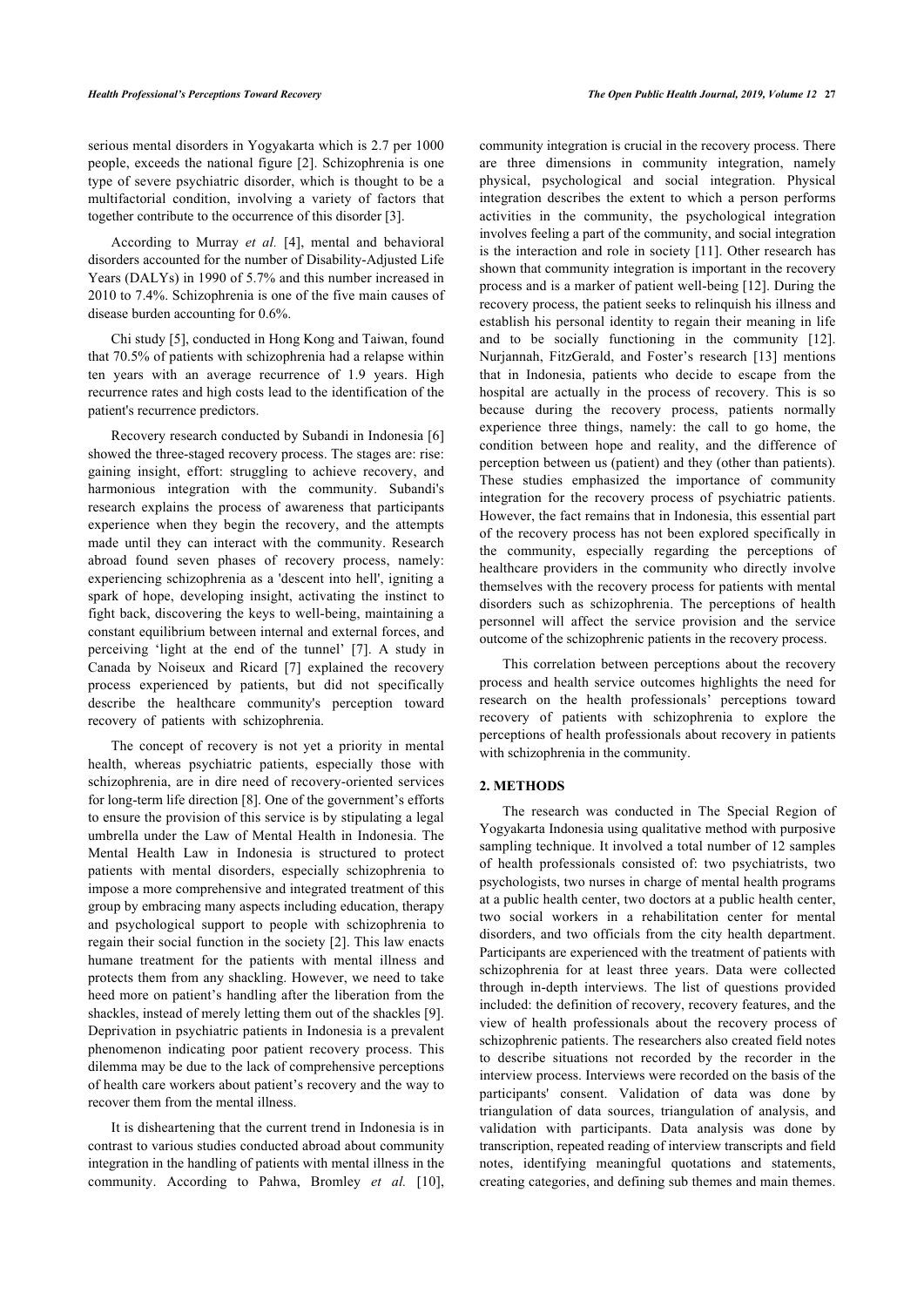The process of data collection was approved and permitted by the Medical and Health Research Ethics committee with the number KE / FK / 1269 / EC / 2016.

# **3. RESULTS**

This study involved twelve health practitioners as the research participants. The age of the participants varied, ranging from 33 years old to 58 years old. The participants consisted of two men and ten women with various range of education background ranging from High School diploma, Undergraduate, Specialist, and Master degree. Nine of the participants were Muslims, one was Catholic, and two were Christians. The shortest experience of interacting with psychiatric patients was three years and the maximum was 20 years.

The results of the study showed that these health professionals did not share similar perceptions of patient's recovery. Their different perceptions were mainly attributed to four themes including the definition of recovery, the type of recovery, characteristics of recovery, and specific different aspects of recovery. The variations in the health professionals' perceptions of recovery are described below.

There are four themes found from the healthcare professional's perception as described in the followings.

# **Theme 1: Definition of recovery**

Participants define recovery as regaining a normal condition as before suffering from mental disorders. In other words, these health practitioners believe that recovery means that the disease disappears, the symptoms are reduced, the patients no longer have to take medication, the phase after six months remission, the patients become independent, they can do an activity, interact, and communicate effectively, as disclosed in the following statements:

"..... can be independent, do not have to take medication." (P6)

"..... the symptoms are minimal, the social role function improves." (P9)

"..... they regain their normal condition before suffering from the disease.. ... they behave like a healthy person, they can move, interact, and they can communicate effectively. (P12)

"..... recovery is the phase after six months of remission .. (P6)

# **Theme 2: Type of recovery**

Participants explain three types of recovery: total recovery, clinical recovery, and social recovery. Total recovery is when the patients no longer have to rely on medicine, show no signs of mental disorders, and no residual symptoms. Clinical recovery is when patients are still taking medication, may have residual or no symptoms, and potentially experience recurrence. Social recovery is when the patient have been able to interact normally with people in their surroundings although they still have some residual symptoms as revealed in the following statements from participants:

"..... total recovery is when the patients no longer have to depend on medicine, show no psychological disturbance, and no symptoms of mental disorder." (P1)

"..... clinical recovery is when the patient is mentally disordered then he is medically treated. He may still have the rest of the symptoms or not, and thus he still has to keep taking the medicine. Otherwise, he will lose his balance, or his symptoms may recur ..... " (P11)

"..... social recovery refers to the ability of a person, who had been fighting with mental disorder, to regain social interaction and social connection with his surroundings. When he is declared to recover, he resumes his social function, as he can interact normally even though he still has the rest of the symptoms." (P11)

# **Theme 3: The characteristics of recovery**

Participants reveal that recovery is seen from some aspects ranging from physical, psychological, social, economic, and spiritual aspects. Physical aspect is apparent from a neat appearance, and the ability to meet the needs of daily Activities of Daily Living (ADL) independently. In addition, the symptoms of mental disorder are reduced or lost, the patients have decreased the medical dose and frequency of medication taking, and they can already manage the drug itself, as disclosed as follows:

"..... they can manage to fulfill their own necessity such as bathing and defecating, and urinating in the rest room. Then they can wash their clothes and take a meal without other's command. "(P4)

"..... in terms of medication, the patient is also willing to take medication on a regular basis. Thus, they know when to consume the drugs to avoid skipping the drug and to prevent the symptom recurrence." (P3)

The psychological aspects are conditions in which the patient with schizophrenia has positive coping, in that he is able to control symptoms such as hallucinations, has selfawareness when he will experience recurrence and how to cope with it, has initiative, and can adapt to the condition, as revealed in the followings:

"..... he has a positive self-defense mechanism for example if ... he's in a crisis or he's hallucinating again he has his own way to get rid of it or to overcome it." (P4)

"..... he is said to recover when he knows how to control the disease. He knows well when he feels the symptoms recurrence and he understands how to deal with it. Thus, he is well-aware of his the symptoms." (P1, P7)

The social aspects are conditions in which the patient is able to communicate better, fostering domestic relationships and having offspring without experiencing a recurrence, while functioning in the family and society, as expressed as follows:

"..... can communicate a bit longer." (P4)

- "..... can socialize with the surrounding environment." (P2)
- "..... can interact with community." (P1)
- "..... are dare to marry and have children." (P1)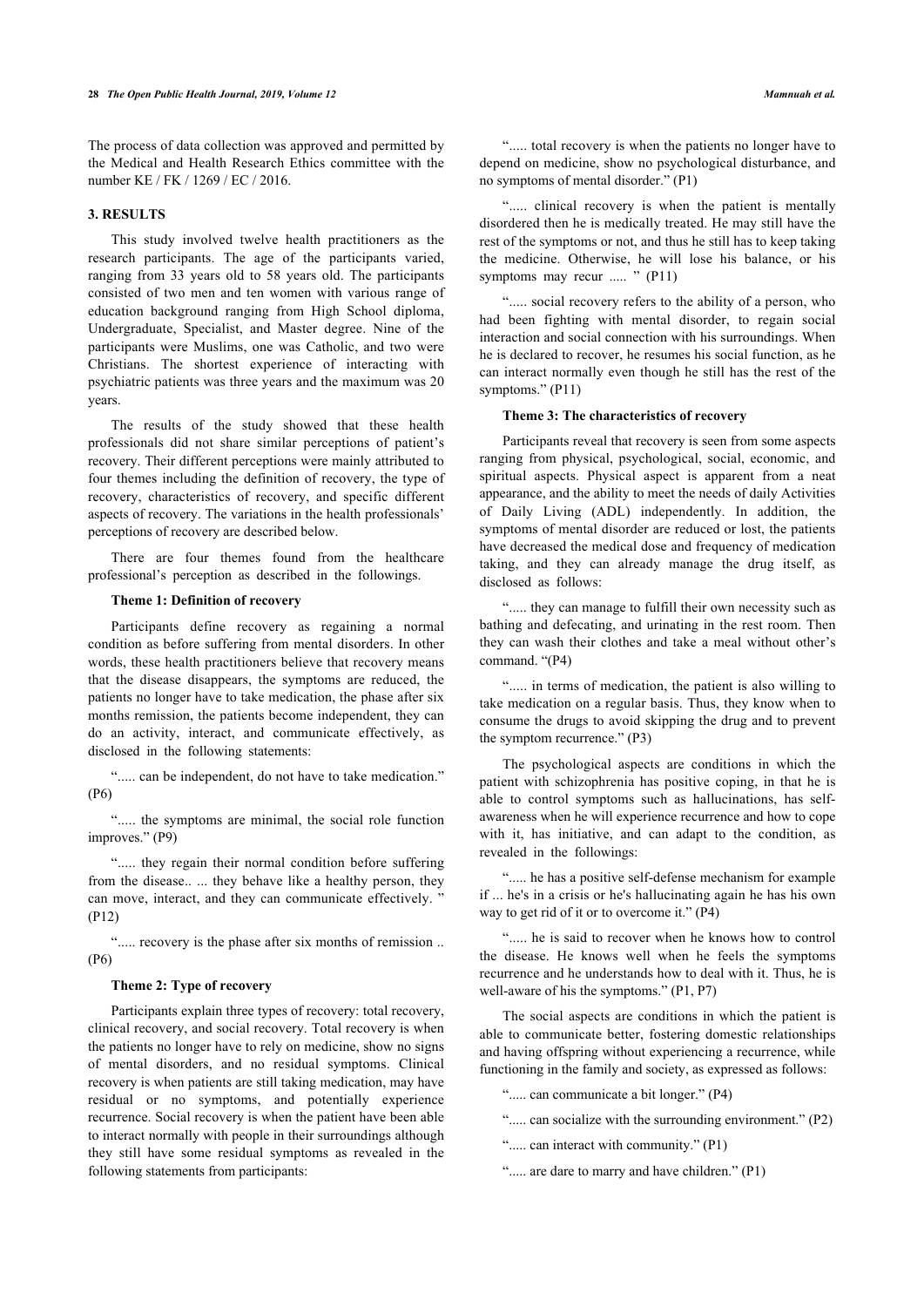The economic aspects are conditions in which the patient is able to work, be productive, earn money, and can be trained and make sustainable efforts at home, as expressed as follows:

"..... can do anything for work or do something to earn money." (P4)

"..... the differences between patients who have recovered and who have not, can be seen from their effort after taking part in the work training. Those who have recovered normally can apply the skills they learn from the training, but those who have not recovered generally are unable to take benefit from such trainings. " (P6)

The spiritual aspects are conditions where the patient is able to follow religious activities such as recitation or congregational prayer at the mosque or church, while interacting with other congregation members and pilgrims as disclosed below:

"..... for Muslims, they can attend Islamic forums or go to mosque for praying to meet and chat with the neighbors." (P1)

#### **Theme 4: Differences in perceptions about recovery**

There were participants who had a positive perception of recovery for patients with schizophrenia. Participants perceived that patients with schizophrenia can recover without having to take drugs especially for patients who are an early suspected schizophrenia and receive adequate treatment, as expressed as follows:

"..... an early suspected schizophrenia, on its diagnosis may then be quickly handled properly so, you know, with the good and adequate therapy management can recover well. Thus, I believe that they can be totally cured." (P11)

Participants who have a negative perception believe that patients with schizophrenia will never heal entirely, as they cannot recover completely. They will always have to take medication and even can experience drug dependence, as revealed below:

"Totally recovered? There seems to be no recovered criteria for schizophrenia. There are only better or worse phase criteria. Therefore, schizophrenia… can only improves or worsens. " (P2)

"..... to be totally recovered, a patient should have no medicine reliance, no disturbance, and show no signs of mental disorders. However, there are no such things (laugh). What I mean is that nobody is completely cured (laugh) since being recovered means that he should no longer have to take medicine, This is impossible because the patient should continue to take the schizophrenia drug anyway. " (P1)

"..... schizophrenics should endure with the treatment." (P5)

"..... actually, one cannot recover completely, because he is drug dependent." (P12)

#### **4. DISCUSSION**

Participants define recovery as a condition of returning to normal, *i.e*. the initial condition before the patient has a mental illness. In this recovered condition the patient has decreased symptoms of mental disorders. Some patients are still taking psychiatric drugs, while some others do not rely on psychiatric medication. They can play a social role and function in daily life, have daily interactions, regular activity, communicate effectively and less likely to relapse. The definition of recovery found in this study when compared to the definition of recovery according to some researchers conducted overseas has some differences. Andresen, Oades, and Caputi [[14\]](#page-6-13) define that recovery shall contain four aspects, namely: fulfillment of expectation of being self-supporting, the development of a positive identity, the discovery of the meaning of life and taking responsibility for the lives of others. However, this study only concerns with the social aspect, while Andresen, Oades, and Caputi [[14\]](#page-6-13) mention the mental quality of patients during recovery. The implication of this view is improper patient handling and lack of attention on their mental quality, while they are expected to fulfill their role in the society. A person is said to be able to perform his role if he can exercise his rights and obligations according to his position. This study did not find any indications that to be able to play a role and function socially, the patients are influenced by their psychological condition and confidence. This means that health professionals in Indonesia may only consider the outcome, while the process of becoming more capable of playing a part in the society is not supported by the professional health workers or to be subject to intervention. Research [\[7\]](#page-6-6) mentions that recovery is an individual journey that takes a long time, extensive support, and endless patience. During the process, the course of recovery is accompanied by symptoms and recurrence. One study by Noiseux and Ricard involved 16 samples of patients with schizophrenia, 5 families, and 20 professional health workers showed that in the course of recovery, patients still have symptoms of mental disorders and may experience recurrence. In contrast, in Indonesia, health workers do not see the recurrence of mental illness as part of the recovery that needs proper handling.

More comprehensively, Jääskeläinen *et al.* [[15](#page-6-14)], defined recovery as two-year absence of treatment, GAF score> 61, two-year normal range of clinical and social function two-year of independent living, not admitted to a mental hospital for five years, and not taking medication or low doses of psychotic drugs. This definition of recovery from the meta-analysis is related to the timeframe of recovery, while the results of our study show that health professionals do not disclose the duration of time associated with a patient when considering recovery. Since there has never been any research addressing recovery in Indonesia, there are no data that describes the number of patients in Indonesia who experienced recovery or the timeframe for recovery. This implies that there are no indicators for the measurement of the patient in a recovery condition nor evaluation of treatment/intervention provided and purpose of the patient's treatment. In Indonesia, health workers also do not mention indicators related to the use of instruments such as the Global Assessment of Functioning Scale (GAF Scale) or other references to assess the patient's recovery. Hence, this will lead to no evaluation of whether or not the patient has reached recovery and result in no follow-up of interventions to help patients achieve recovery.

The systematic review of various countries (USA,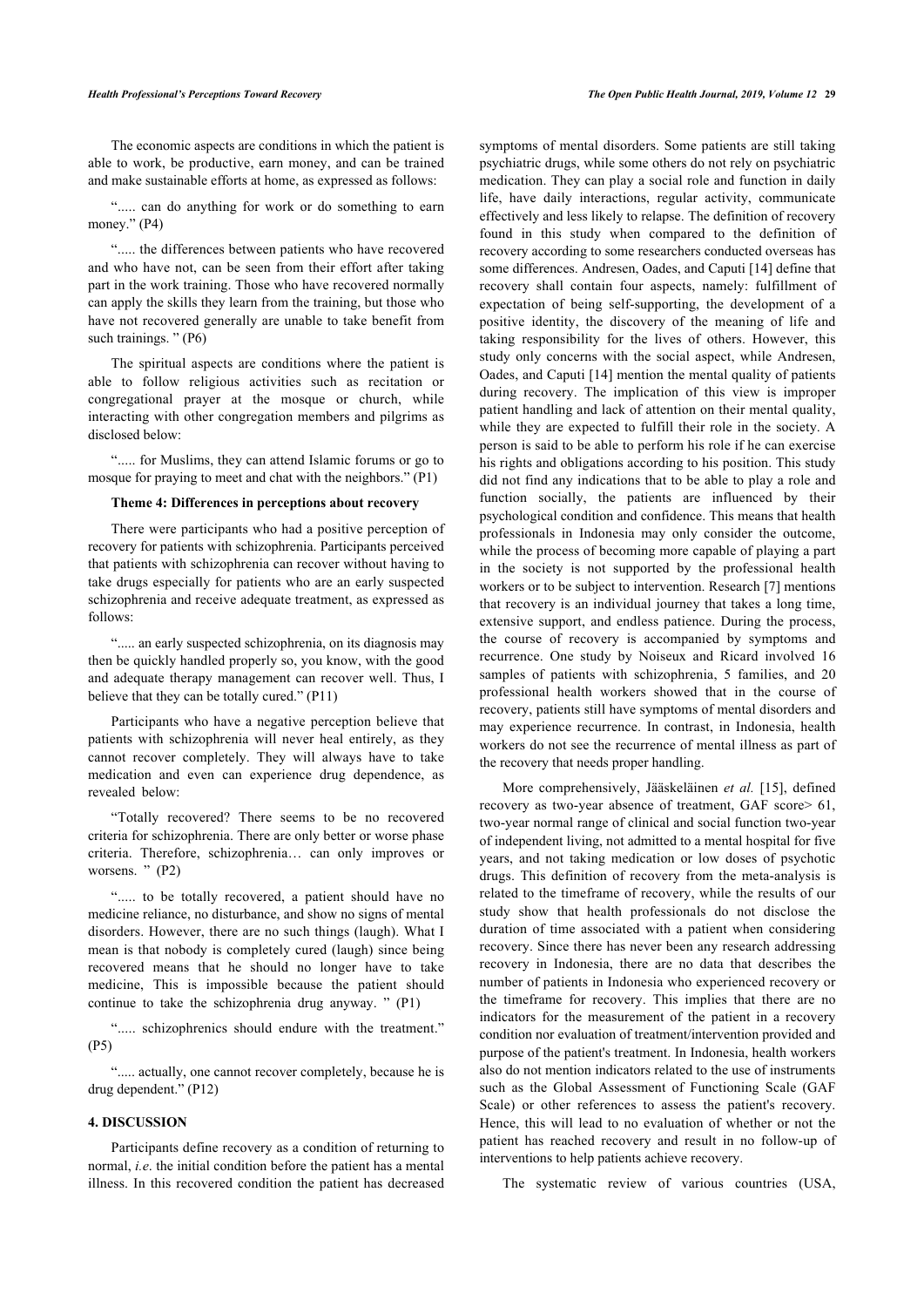European, Canada, China, India, Israel, and Thailand) conducted by Jose *et al.* [\[16](#page-6-15)] described the perceptions of recovery in four categories: self-orientation, family orientation, social orientation, and disease orientation. The first category is self-orientation, highlighting the importance of the patients' self and the improvement of the patients' function. The review also explains that recovery is the process of restoring the patients' potential before the illness or pre-morbid function, which corresponds to the results of this research seeing recovery as a return to the conditions before illness. The results of this research in Indonesia also found the characteristics of selforientation that involves the improvement of physical aspects, one of which is the patient's ability to meet their basic needs such as Activities of Daily Living (ADL). The second and third categories of family orientation and social orientation are explained as one aspect of this research, the social aspect. Family orientation is described as a condition that is closely related to family interactions, work and family life. Social orientation is similarly defined as the ability to communicate effectively with others. However, there are some differences in Indonesia where patients with schizophrenia are not considered able to receive important roles and responsibilities in social life. This is due to a commonly shared negative view on the ability of patients with schizophrenia in Indonesia. The fourth category is disease orientation, which is also defined not only as symptom-free, but also the patients' ability to understand the disease by knowing how to manage symptoms, administer medication, and how to manage their lives. However, in our findings, there are recovery features not included in the four categories formulated by Jose *et al*., that is the spiritual aspect, which includes the ability of the patient to participate in the religious community activities. Research in Indonesia explains that the patients are said to recover from schizophrenia when they can attend religious activities such as worship, recitation, Islamic forum attendance and having congregational prayer.

According to Warner [\[17](#page-6-16)], there are three classifications of recovery: complete recovery, social recovery and hospitalization. Complete recovery is the absence of psychotic symptoms and the ability of the patient to return to functioning as before the illness. Social recovery is the ability of a patient to be economically self-sufficient in his or her own residence and lack of social disturbance. Hospitalization is the time that patients experience in a mental hospital. According to Ng *et al.* [[18\]](#page-6-17), most patients assume that full recovery is if the patient does not take any more drugs, has a steady job, and gets support from family and friends. The results of the systematic review by [\[16\]](#page-6-15) explain full recovery as when the patient has returned to work, has a social network and is well-accepted in the social life. Some participants also said that complete recovery is when patients are not taking psychiatric medication because taking the drugs is seen as a sign of a mental illness. The similarity between the current research and that of the previous literature is the use of the terms total recovery and social recovery. Total recovery is indicated when the patient is able to function as before their illness and no longer have to take any psychiatric medications even though the risk of recurrence remains. Meanwhile, social recovery is when the patient is able to interact with family and the surrounding community and can establish an intimate relationship for

marriage and for having children. In this study, the ability of patients to return to work is a distinctive feature classified in the economic aspects. One term in this study not used by Warner [[17](#page-6-16)] is clinical recovery, where the patient has been treated but still has symptoms and still taking psychiatric medications. Hospital care by professional health professionals in Indonesia is not one of the indicators of recovery, while according to the literature from western countries, patients are said to recover although they still require hospitalization. This difference is highlights that health professionals in Indonesia consider the treatment process at the hospital not as a part of patient recovery, meanwhile hospitalization is accepted in the western countries as part of recovery. This trend implies that in the western countries, mental patients are better accepted than those in Indonesia even though they undergo recovery process remission hospitalization. Meanwhile, in Indonesia when a patient with mental illness is re-hospitalized, they will be seen as having little chance to recover. This fundamental difference in the professional perception of recovery will affect how health professionals assist their patient's treatment to achieve recovery.

According to Fontaine[[19\]](#page-6-18), recovery is an aspect of rehabilitation, which refers to the combination of limitation as part of reality, changing dreams and aspirations, exploration of new ideas and adaptation to the sickness. Accordingly, the journey of each person to recovery is unique. Based on Stuart [[20](#page-6-19)], recovery is defined as a process when someone is able to live, work, learn and participate fully in the community. Newell and Gournay [[21\]](#page-6-20) explained that recovery is not merely the reduced symptoms of mental disorder but the combination of patient's ability in the psychological, social, work, family and other aspects. Professionals in Indonesia describe that the recovery of patients with schizophrenia involves the ability of physical, psychological, social, economic and spiritual aspects. In addition, patients also have their own initiatives to fulfill daily needs and can be trained with satisfactory results. In Indonesia, physical aspects are an important part in the recovery process involving the change in their appearance when the patients look neat and clean. According to the research in Indonesia, the spiritual aspect is an essential part because each citizen of Indonesia is expected to adhere to religion/spiritual belief and maintain religious life. This is different from western studies, which describe religion/belief as a private matter, and that having no religiosity is totally acceptable. One thing in common between the current research finding and that of the western studies is that a patient is said to recover from mental illness when he can fulfil all aspects of recovery, rather than only fulfilling one apsect.

Liberman *et al.* [[22\]](#page-6-21) formulated the definition of recovery with the following criteria: for at least two years, the patients show no clinically significant positive and negative symptoms, can work and socially function, maintain family relationships and harmonious partners, or can interact with others at least once a week, can live independently, feel satisfied in his life, have self-esteem and stable identity, participate in elections and be able to support themselves. All of the recovery criteria mentioned in the Liberman *et al.* [[22\]](#page-6-21) study were found to be similar with this study. In addition to the those criteria, the results of this study add other recovery features including the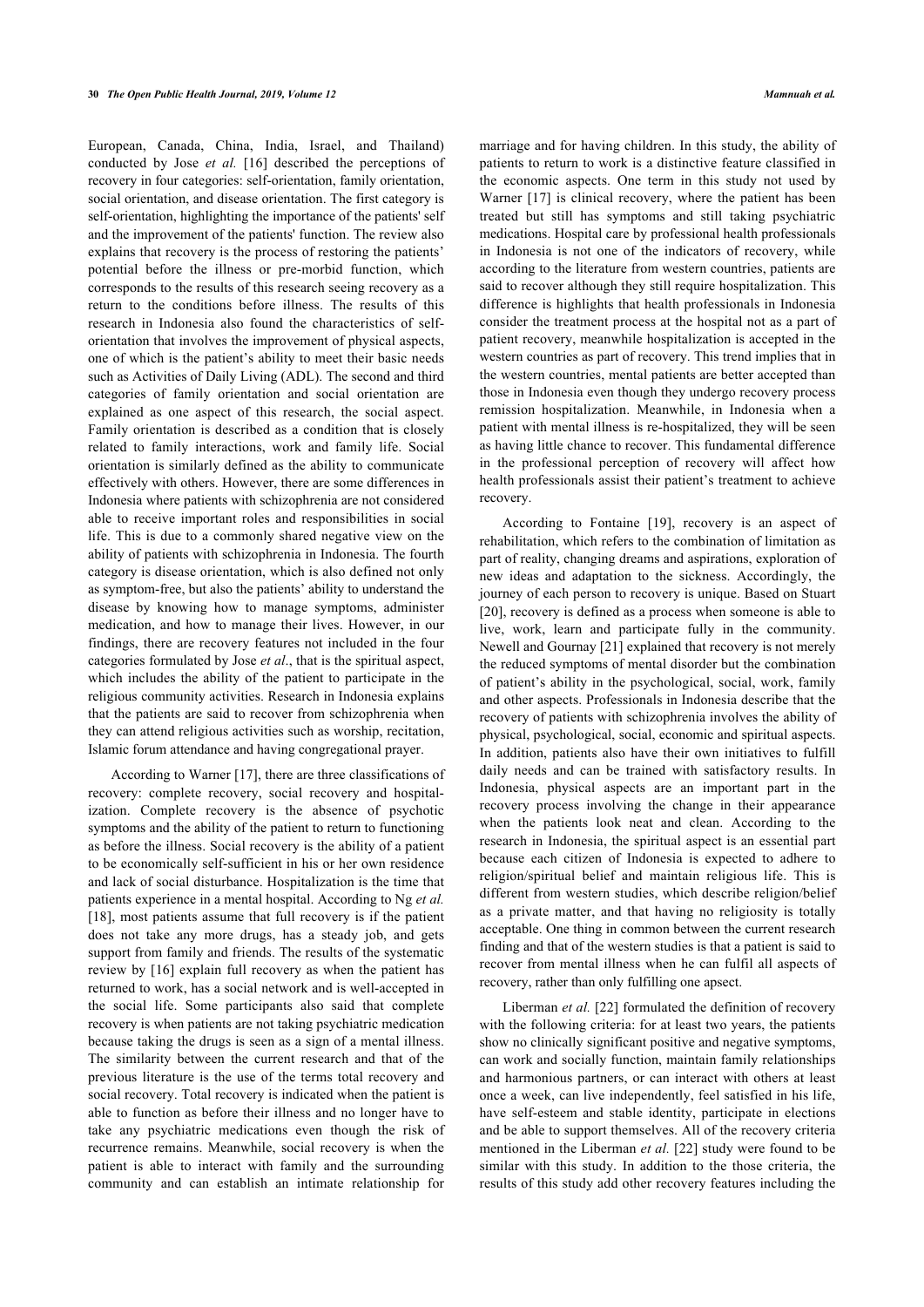ability of patients to have a settle marriage and have children, a feature of recovery not found by Liberman *et al.* [[22\]](#page-6-21). The additional feature of this recovery may be influenced by Indonesian culture emphasizing marriage and having children as a 'normal' standard for individuals in the community. This is different from the shared culture in some western countries considering a lifestyle without marriage (cohabitation) and even having children without marriage as 'normal' and acceptable to some people.

Research shows that recovery is a multidimensional concept, not only a lack of symptoms but involves a patient's adequate psychosocial function, and perceived well-being. Although the patient is not symptom-free, the illness is manageable, and does not interfere with others [[23](#page-6-22)], patients are able to manage any signs of recurrence and make appropriate efforts to prevent recurrence.

# **4.1. Differences In Perceptions About Recovery**

This study demonstrates the different perceptions among health professionals about patients' recovery from schizophrenia. The negative perception that patients with schizophrenia can never recover is one form of stigma shared by the mental health workers. According to Wood *et al.* [\[24](#page-6-23)], there are three stigma attitudes received by patients with schizo-phrenia: a negative view of the patient, blaming the patient, and assumption that the schizophrenic patient will never recover. The stigma will ultimately inhibits the recovery process of patients with schizophrenia. Ng, Pearson, Chen, and Law [\[25](#page-6-24)] conducted a study of the perceptions of medical students and psychiatric trainees in Hong Kong about recovery in patients with schizophrenia. The result showed that both groups of respondents are pessimistic about the recovery from schizophrenia and respondents are also aware that stigma is an obstacle to recovery. The results of this study imply the necessity for the current models of education to find a more effective way to help change the attitude of health workers during the learning process. This change of view is possible when the health workers are still developing their views on the recovery of patients with schizophrenia.

The results of the previous studies explain that recovery can be achieved by patients with schizophrenia. Personal factors, including personal attributes and subjective experiences will help patients achieve recovery[[26\]](#page-6-25). The results of Sarwono and Subandi [[27\]](#page-6-26) also explained that the aspects of cognition, affection, and conformity mutually support the quality of reintegration of patients with mental illness return to society.

The principles of service in rehabilitation of patients with mental illness to achieve recovery are called the 10 "C's": comprehensive, continuous, coordinated, collaborative, consumer oriented, consistent, competent, connected, compassionate, and cooperative [\[28\]](#page-6-27). Comprehensive mental health services are important because the psychiatric patients have different characteristics of personal, social and occupational limitations.

Patients require interaction with health professionals over a long period so access to appropriate medications and psychosocial services should be appropriate. Treatment should

be combined and coordinated with psychosocial services. The services should be integrated and multidisciplinary[[28](#page-6-27)]. Different perceptions among health professionals about recovery in schizophrenic patients in the community will affect the objectives, action plans and expected outcomes.

The only drawback of this study is that the results cannot be used to explain other various cultures, which exist in other parts of the world, since this research is a local study and may only be applied in Indonesia.

#### **CONCLUSION**

On the basis of the analysis, it is conclusive that the perceptions of mental health workers toward recovery of patients with schizophrenia are classified into four themes, namely the definition of recovery, the type of recovery, the characteristics of recovery, and the differences in perceptions about recovery among health professionals in Indonesia. Generally, there are three types of recovery: total recovery, clinical recovery, and social recovery. The characteristics of recovery include physical (appearance, self-administered ADL, reduced or decreased symptoms, decreased drug dose), psychological (positive coping, self-awareness, and adaptation), social (communication, fostering households, functioning in the family and community), economic (workable, productive, and able to be trained), and spiritual (following religious activities such as reciting and praying in the mosque) aspects. The study recommends that mental health policy-makers establish a certain standard to equalize the perceptions of health professionals toward recovery of patients with schizophrenia to produce appropriate strategies to help patients achieve recovery.

# **AUTHOR'S CONTRIBUTIONS**

All authors approved the final manuscript and agreed to submission to the Open Public Health Journal for publication.

# **ETHICS APPROVAL AND CONSENT TO PARTICIPATE**

The process of data collection was approved by the Medical and Health Research Ethics committee of The Faculty of Medicine, Public Health and Nursing, Universitas Gadjah Mada, Indonesia with the number KE/FK/1269/EC/2016.

# **HUMAN AND ANIMAL RIGHTS**

No Animals were used in this research. All human research procedures followed were in accordance with the ethical standards of the committee responsible for human experimentation (institutional and national), and with the Helsinki Declaration of 1975, as revised in 2013.

#### **CONSENT FOR PUBLICATION**

Informed written consent was obtained from all the participants prior to publication.

#### **FUNDING**

This study was supported by the Ministry of Research, Technology, and Higher Education of the Republic of Indonesia.